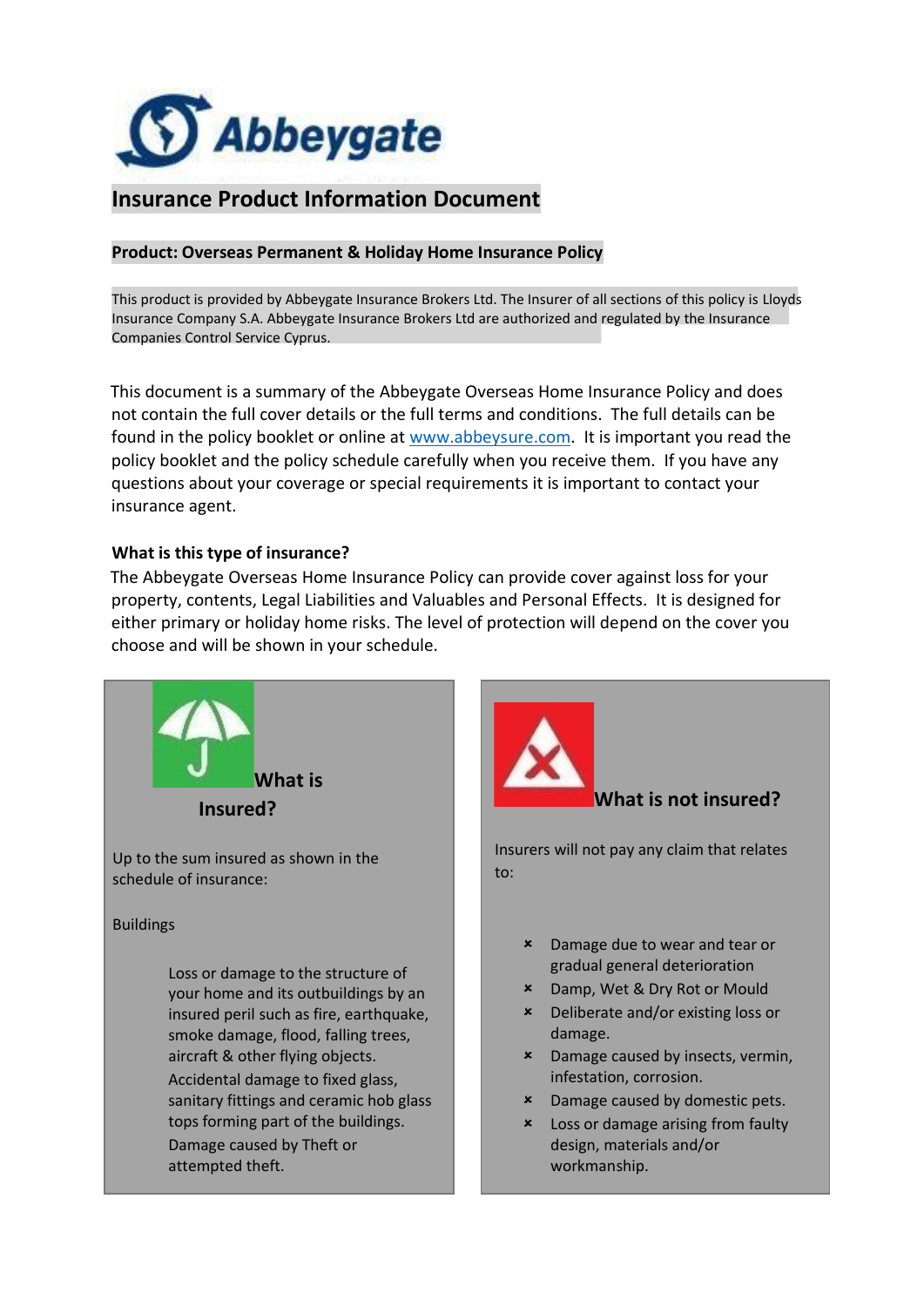Damage caused by Escape of water from fixed water tanks, appliance or pipes.

Damage caused by Escape of oil from fixed domestic heating installations. Trace and Access

Vandalism and Acts of Malicious Persons

Your legal liability for bodily injury and damage to material property.

#### **Contents**

Loss or damage to the contents of your home caused by an insured peril such as fire, earthquake, smoke damage, flood, theft or attempted theft.

Damage caused by escape of water from fixed water tanks, appliance or pipes.

Damage caused by escape of oil from fixed domestic heating installations.

Electrical Power Surge

Accidental Damage to mirrors and fixed glass forming part of your furniture.

Your legal liability for bodily injury, damage to material property Costs of replacing your food in your freezer.

#### Optional Additional Extra Cover

Loss or Damage for Pedal Cycles away from the home within Europe Accidental Damage to Buildings Accidental Damage to contents All Risks – Valuable and personal possessions, money & credit cards outside of the home within the geographical limits Short or Long Term rental of property

- Loss or damage deliberately caused by you or any other person residing in your property.
- Reduction in Value
- $\boldsymbol{\ast}$  Replacing any undamaged item that forms part of a matching set.
- **\*** Replacing matching floors in separate rooms
- **\*** The activities of contractors or employees
- **\*** Loss or damage to property for which cover is provided under the Consorcio.
- Computer Virus, erasure or corruption of electronic data.
- Loss or Damage Caused by coastal or river erosion
- **\*** Any loss or claim where you would be entitled to be paid under any other insurance if this policy did not exist, except for any excess above the amount that would be covered under the other insurance.

Optional additional Extra Cover:

- $\vert x \vert$  Theft of a pedal cycles away from the home unless locked to a permanent, non-moveable structure.
- Theft of pedal accessories unless stolen with the pedal cycle.
- Loss of Damage whilst operating the pedal cycle.
- Motorised Pedal cycles.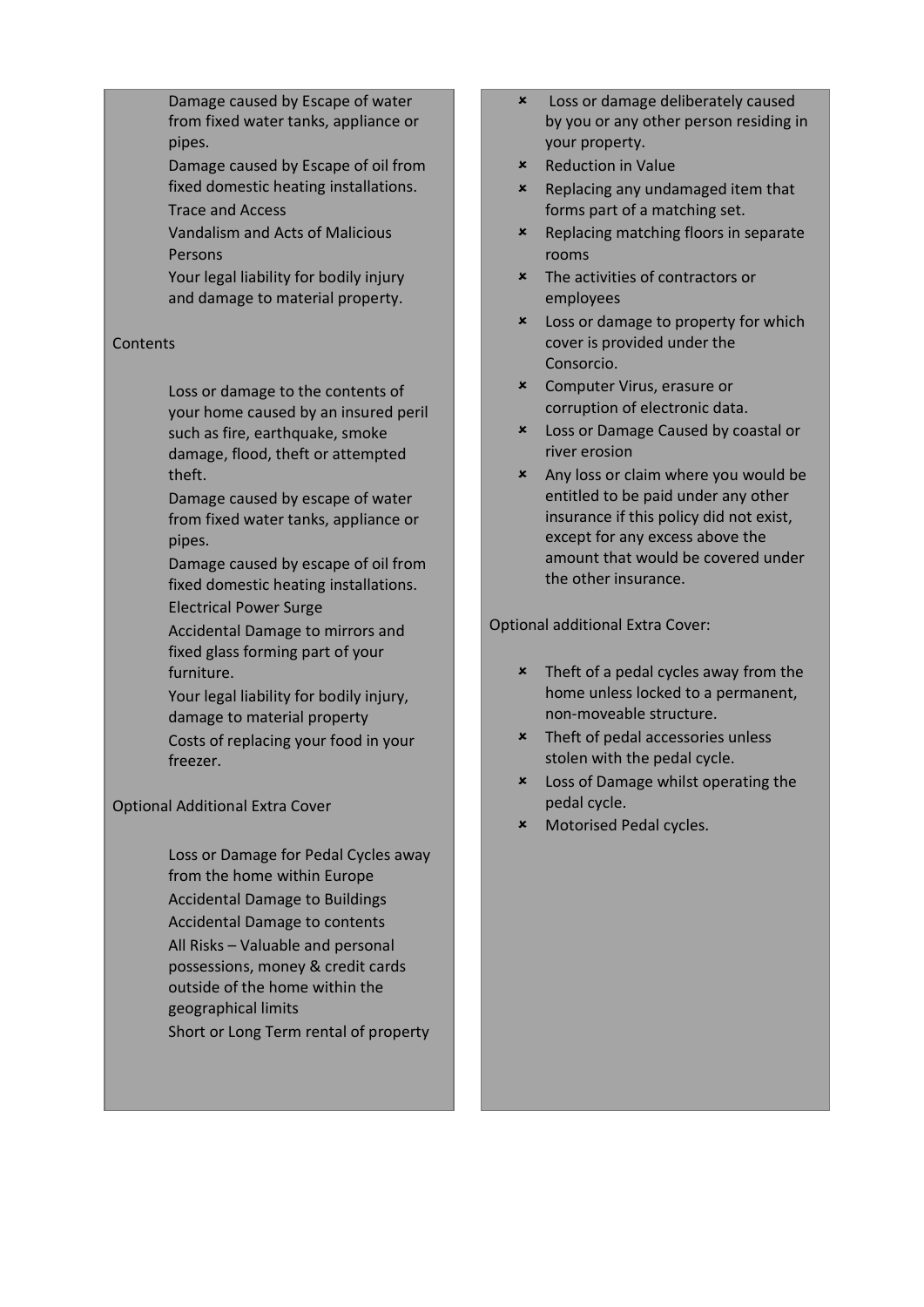

### **Are there any restrictions on cover?**

- $\mathbf{I}$ Deductible excess in the event of a claim, some covers are subject to €150 or 375€ in the event of escape of water.
- Minimum security requirements for External Doors, Patio Doors, Sliding Doors, Accessible windows.
- Excesses detailed on schedule and policy wording.
- Contents Single article limit of 3,000€
- Personal Possessions or Valuable Maximum cover within the home 20% of the contents sum insured and with a single article limit of 1,500€
- The property must not be left vacant or not furnished for habitation otherwise restrictions to cover will apply.



### **Where am I insured?**

You are only covered in the territories shown in your policy schedule



### **What are my obligations?**

- You must take care when answering any questions, we ask by ensuring that all information provided is accurate and complete.
- You must take all reasonable steps to prevent loss, damage or an accident and keep the property in a good state of repair.
- $\div$  In the event of a claim you must notify your insurers as soon as possible and allow for them to examine your property and the loss you have suffered.
- $\div$  You must tell us of any changes in use of your property, ensure the sums insured are suitable and are adjusted if required.
- You must pay your premium in full
- You must pay the excess for each claim.